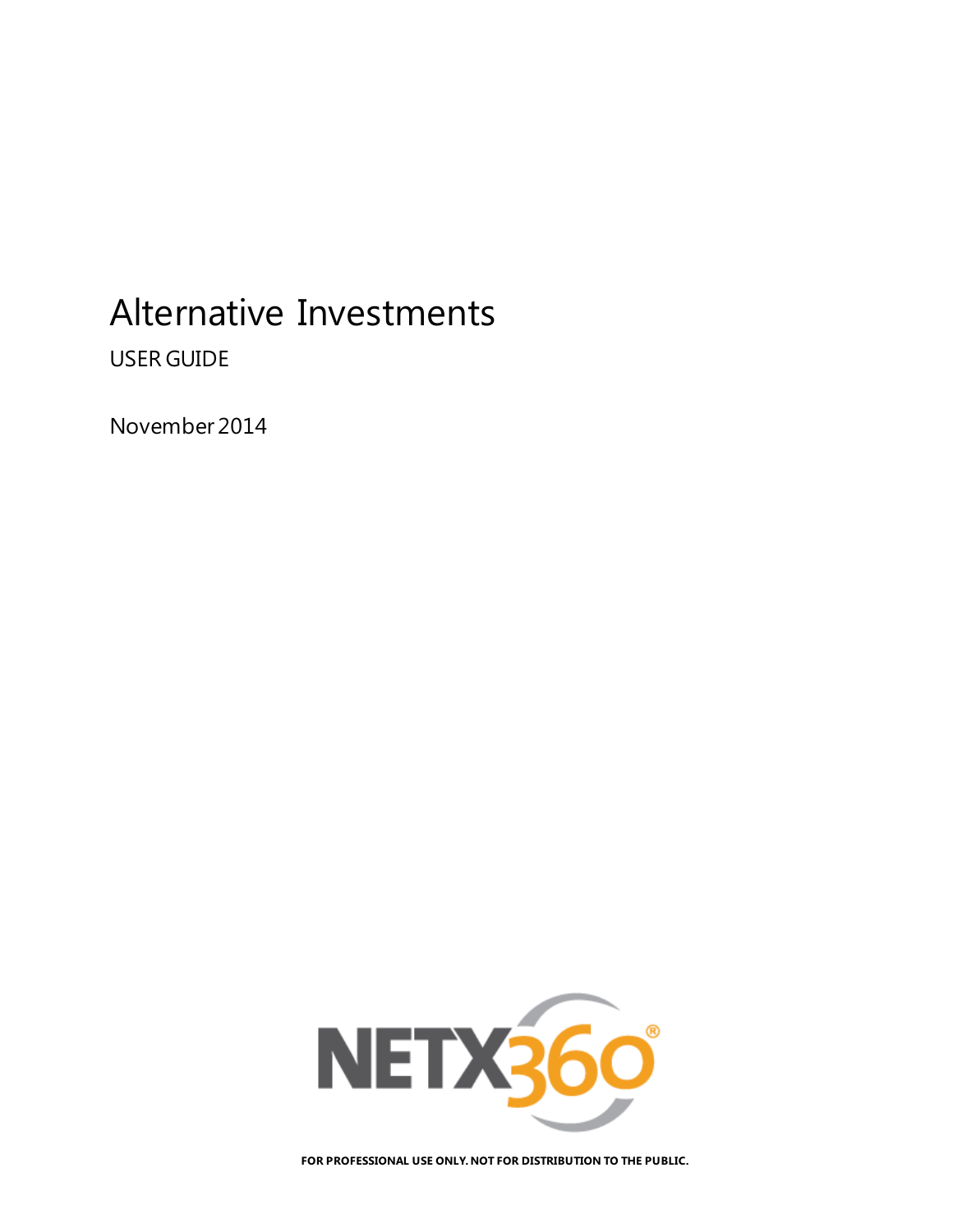©2014 Pershing LLC. Pershing LLC, member FINRA, NYSE, SIPC, is a wholly owned subsidiary of The Bank of New York Mellon Corporation (BNY Mellon). Trademark(s) belong to their respective owners. For professional use only. Not for distribution to the public. The information contained herein, including any attachments, is proprietary to, and constitutes confidential information of Pershing. It may not be reproduced, retransmitted or redistributed in any manner without the express written consent of Pershing LLC.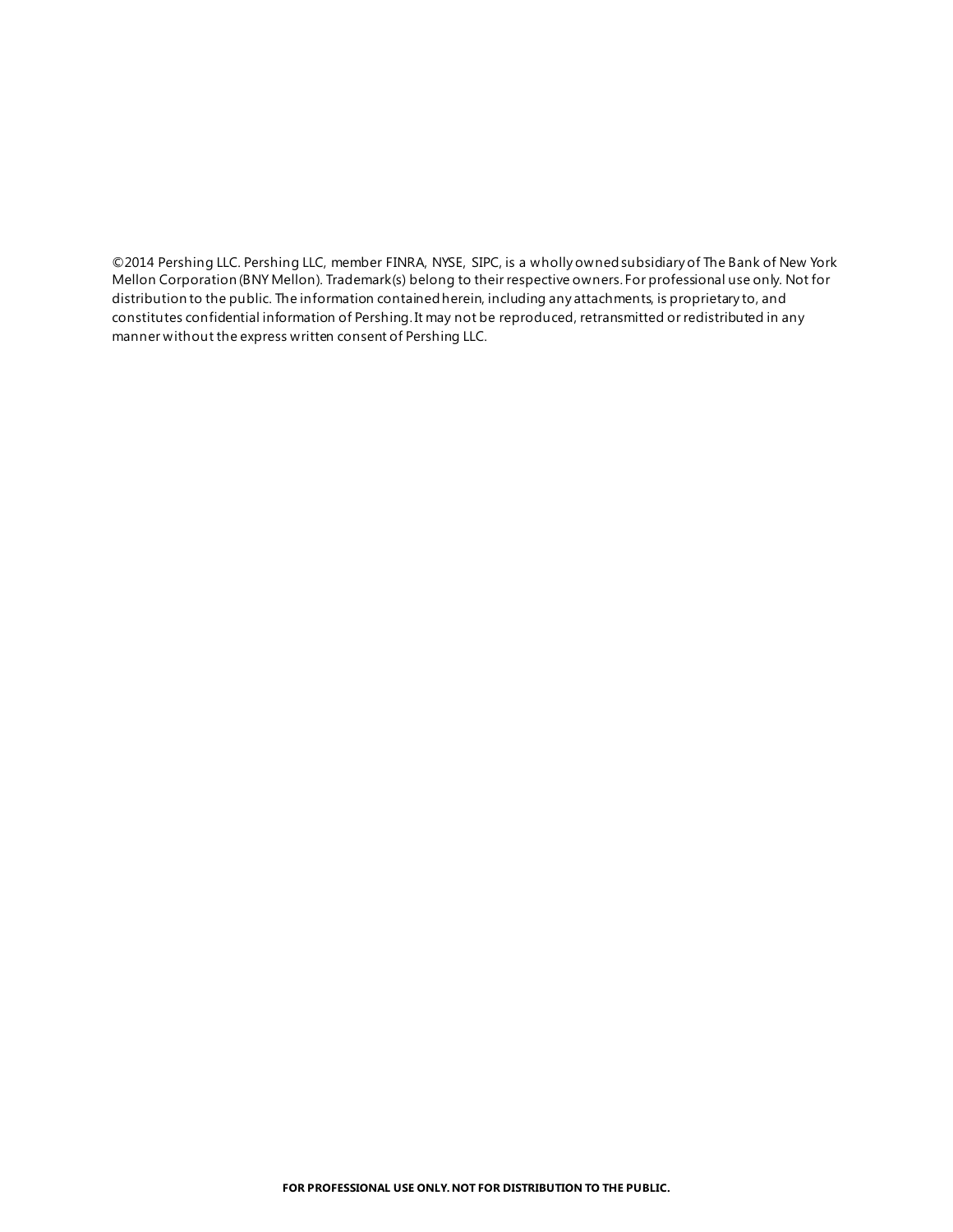## **Table of Contents**

| 3. Initiate an Eligibility Review to Add an Alternative Investment Product 11 |  |
|-------------------------------------------------------------------------------|--|
| 4. Consolidate an Alternative Investment Into a Brokerage Account 12          |  |
|                                                                               |  |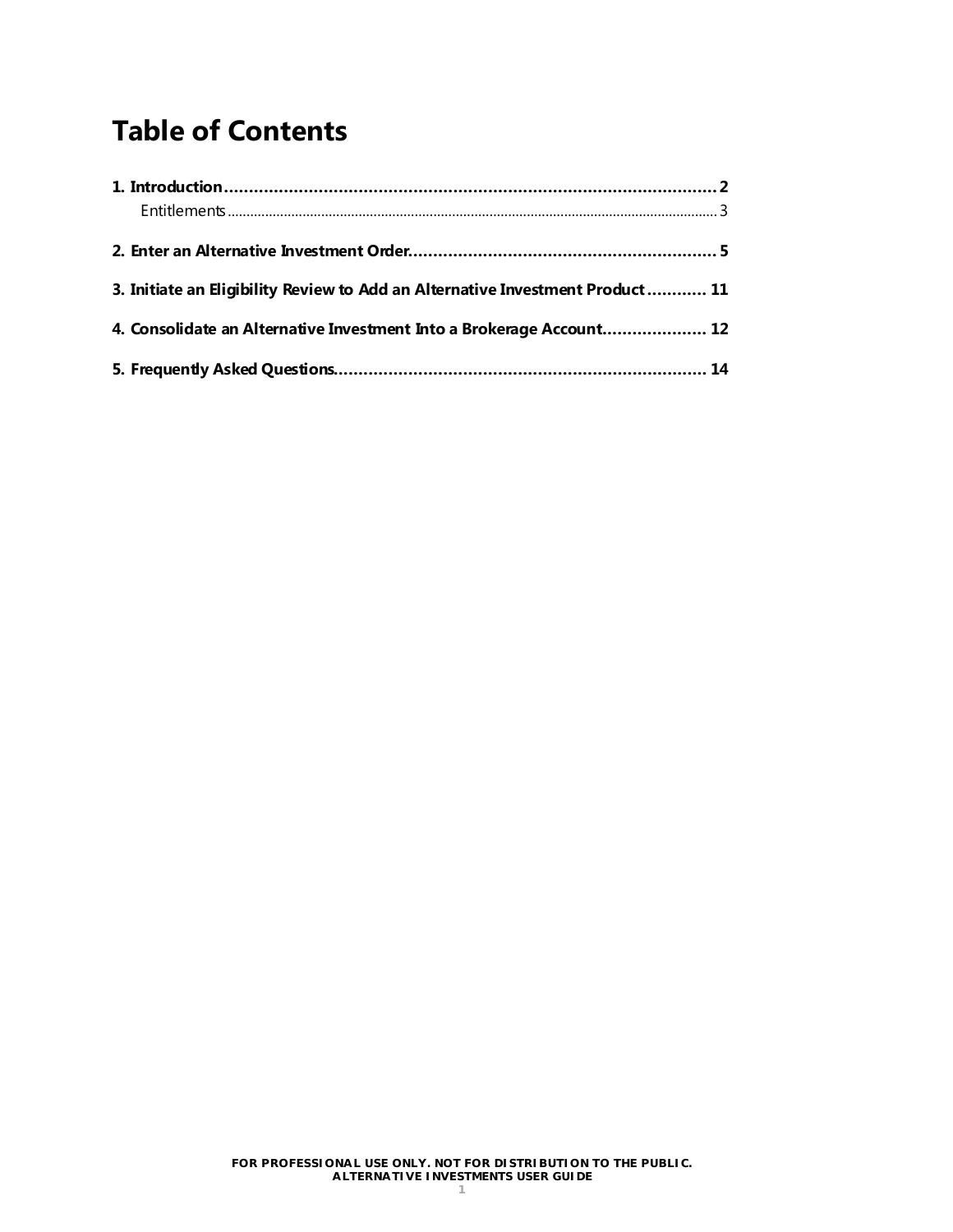## <span id="page-3-0"></span>**1. Introduction**

NetX360 enables you to enter an Alternative Investment order for increased transparency and order tracking. Alternative Investment products that participate in the Depository Trust & Clearing Corporation's (DTCC) Alternative Investment Program (AIP) may also participate in Pershing's Alternative Investment Network (AIN). The AIN provides a functional set of services to clients in both retirement/qualified and non-retirement/nonqualified accounts.

Alternative Investment order entry products include:

- Hedge funds
- Hedge funds of funds
- Private equity
- Limited partnerships
- Limited liability corporations
- Non-traded real estate investment trusts (REIT)
- Business development companies (BDC)
- Direct participation programs
- Managed futures

**Note:** Alternative strategies in a mutual fund or exchange-traded fund (ETF) are not included and eligibility review standards remain the same.

Benefits of Alternative Investments order entry through NetX360:

- **Order Entry Screen** Enter single buy orders electronically for all Alternative Investments supported by Pershing (based on entitlements).
- **Full data audit trails** Review, update and track the progress of Alternative Investment transactions.
- **Automatic trade settlement** Settle trades automatically in client accounts (non-DTCC trades will be placed in a transfer status until confirmed by the Administrator).
- **Trade confirms** Receive trade confirms for Alternative Investment transactions.
- **Cost Basis reporting** Retain and report client cost basis information for select Alternative Investments automatically, similar to other investment vehicles.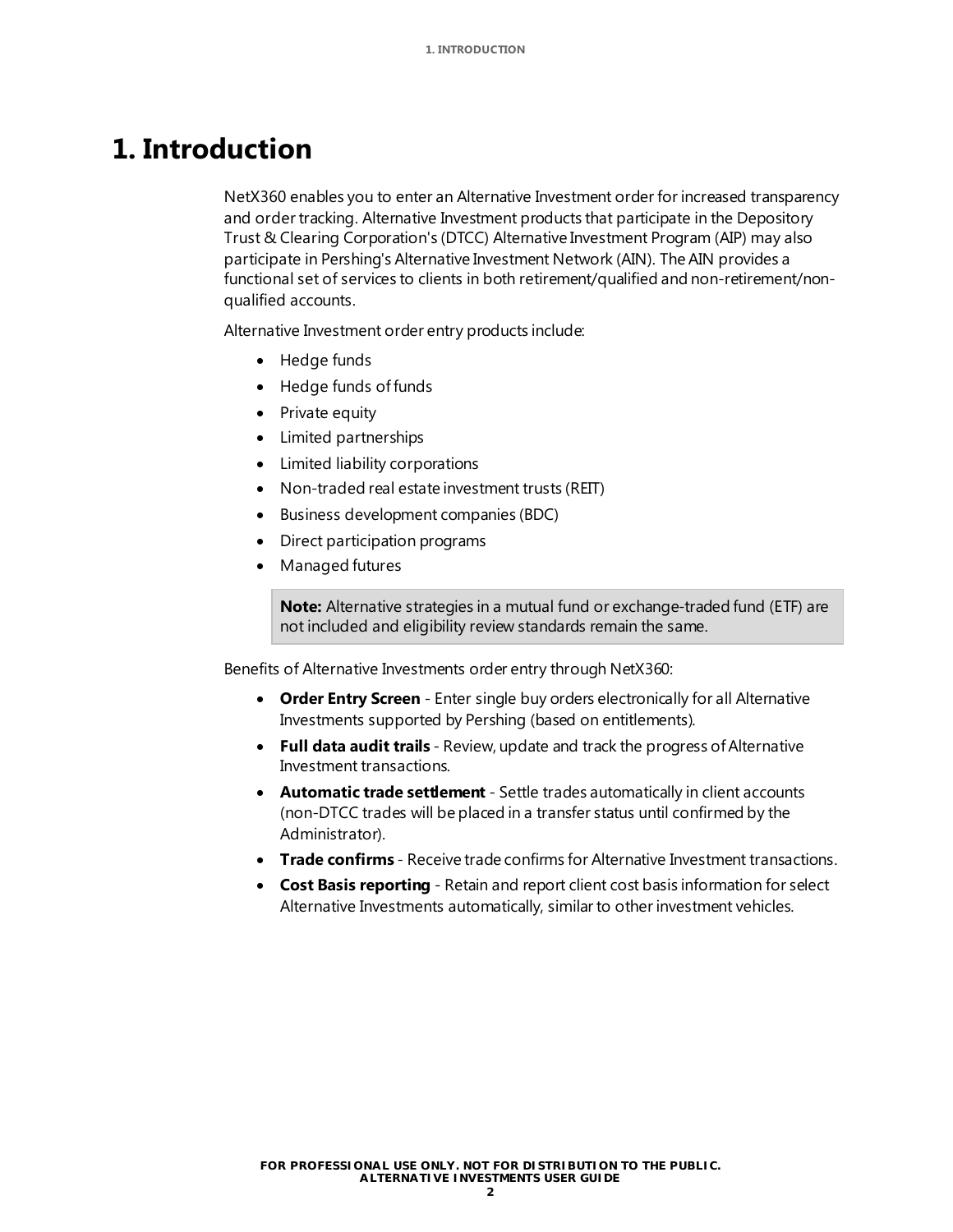### <span id="page-4-0"></span>**Entitlements**

### **Entitlement Management Service (EMS)**

For firms using EMS, the entitlements are:

| BFE # | <b>CATALOG</b><br><b>TYPE</b> | <b>CATEGORY</b>     | <b>BFE NAME</b>                                                      | <b>ACCESS</b><br><b>LEVEL</b> | <b>DESCRIPTION</b>                                                                                     |
|-------|-------------------------------|---------------------|----------------------------------------------------------------------|-------------------------------|--------------------------------------------------------------------------------------------------------|
| 2480  | Functional                    | Order<br>Management | Alternative<br>Investment Order<br>Entry                             | Add and<br>Update             | Allows a user to enter a new<br>Alternative Investment order<br>and cancel a pending order.            |
| 2481  | Functional                    | Order<br>Management | Alternative<br>Investment Order<br>Entry                             | Approve                       | Allows a user to approve a<br>new Alternative Investment<br>order in Work Corner.                      |
| 2482  | Functional                    | Order<br>Management | Alternative<br>Investment Order<br>Entry - Clarification<br>Required | Approve                       | Allows a user to respond to<br>Alternative Investment order<br>requests that require<br>clarification. |

### **NetExchange Entitlement (NPNX) System**

For the NetExchange Entitlement system (NPNX), the following entitlements are required:

- ALTERNATIVE INVEST ORDER ENTRY
- WORK CORNER

**Note:** The Alternative Invest Order Entry entitlement will be hidden in NPNX until your firm's security administrator requests the Top Secret entitlement 796PNPNX via Service Center. Once the security administrator has the 796PNPNX entitlement, he or she can enable it for the appropriate NPNX profiles.

For the Application Security Data System (ASDS), the following entitlements are required:

- Profile Alternative Investment Order Entry for IBD
- Profile Alternative Investment Order Approver for IBD
- Profile Alternative Investment Workflow Approver for IBD

| BFE # | <b>PLATFORM</b><br><b>BUSINESS</b><br><b>IMODEL</b> | <b>CATALOG</b><br><b>TYPE</b> | <b>CATEGORY</b> | <b>BFE NAME</b>                          | <b>ACCESS</b><br><b>LEVEL</b> | <b>BFE</b><br><b>IDESCRIPTION</b>                                                                                 | <b>ASDS-ALL</b>                                                 | NPNX-ALL                                           |
|-------|-----------------------------------------------------|-------------------------------|-----------------|------------------------------------------|-------------------------------|-------------------------------------------------------------------------------------------------------------------|-----------------------------------------------------------------|----------------------------------------------------|
| 2480  | <b>NXP</b>                                          | F (Functional) Order          | Management      | Alternative<br>Investment<br>Order Entry | Add and<br>Update             | Allows a user<br>to enter a new Profile -<br>Alternative<br>Investment<br>Order and<br>cancel a<br>pending order. | ASC03738<br>Alternative<br>Investment<br>Order Entry<br>for IBD | NXP00796: ALTERNATIVE<br><b>INVEST ORDER ENTRY</b> |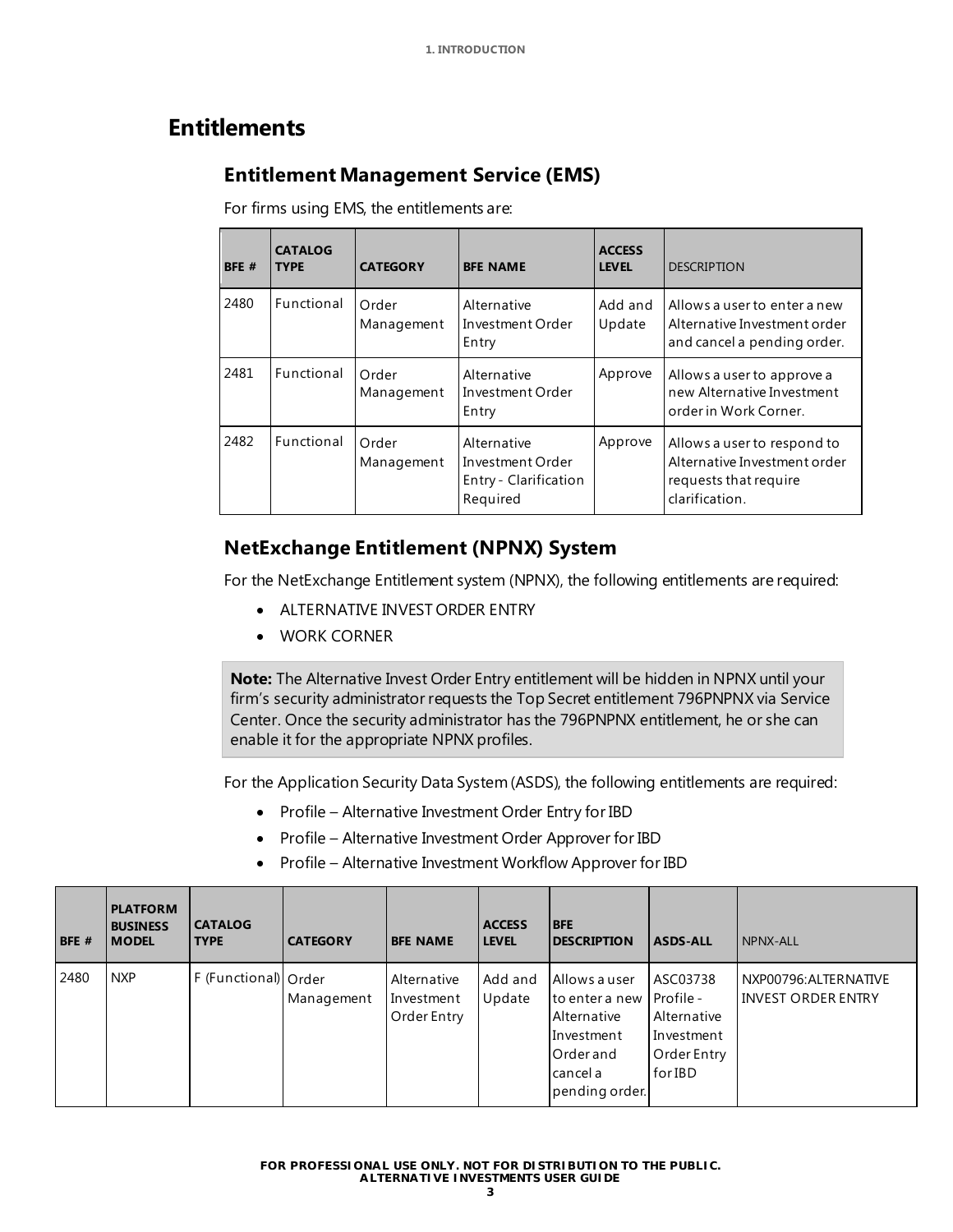| BFE # | <b>PLATFORM</b><br><b>BUSINESS</b><br><b>MODEL</b> | <b>CATALOG</b><br><b>TYPE</b> | <b>CATEGORY</b> | <b>BFE NAME</b>                                                         | <b>ACCESS</b><br><b>LEVEL</b> | <b>BFE</b><br><b>DESCRIPTION</b>                                                                                         | <b>ASDS-ALL</b>                                                                           | NPNX-ALL              |
|-------|----------------------------------------------------|-------------------------------|-----------------|-------------------------------------------------------------------------|-------------------------------|--------------------------------------------------------------------------------------------------------------------------|-------------------------------------------------------------------------------------------|-----------------------|
| 2481  | <b>NXP</b>                                         | F (Functional) Order          | Management      | Alternative<br>Investment<br>Order Entry                                | Approve                       | Allows a user<br>to approve a<br>new<br>Alternative<br>Investment<br>Order in Work<br>Corner.                            | ASD03739<br>Profile -<br>Alternative<br>Investment<br>Order<br>Approver for<br><b>IBD</b> | NXP00572: WORK CORNER |
| 2482  | <b>NXP</b>                                         | F (Functional) Order          | Management      | Alternative<br>Investment<br>Order Entry -<br>Clarification<br>Required | Approve                       | Allows a user<br>to respond to<br>Alternative<br>Investment<br>Order requests Workflow<br>that require<br>clarification. | ASD03740<br>Profile -<br>Alternative<br>Investment<br>Approver for<br><b>IBD</b>          | NXP00572: WORK CORNER |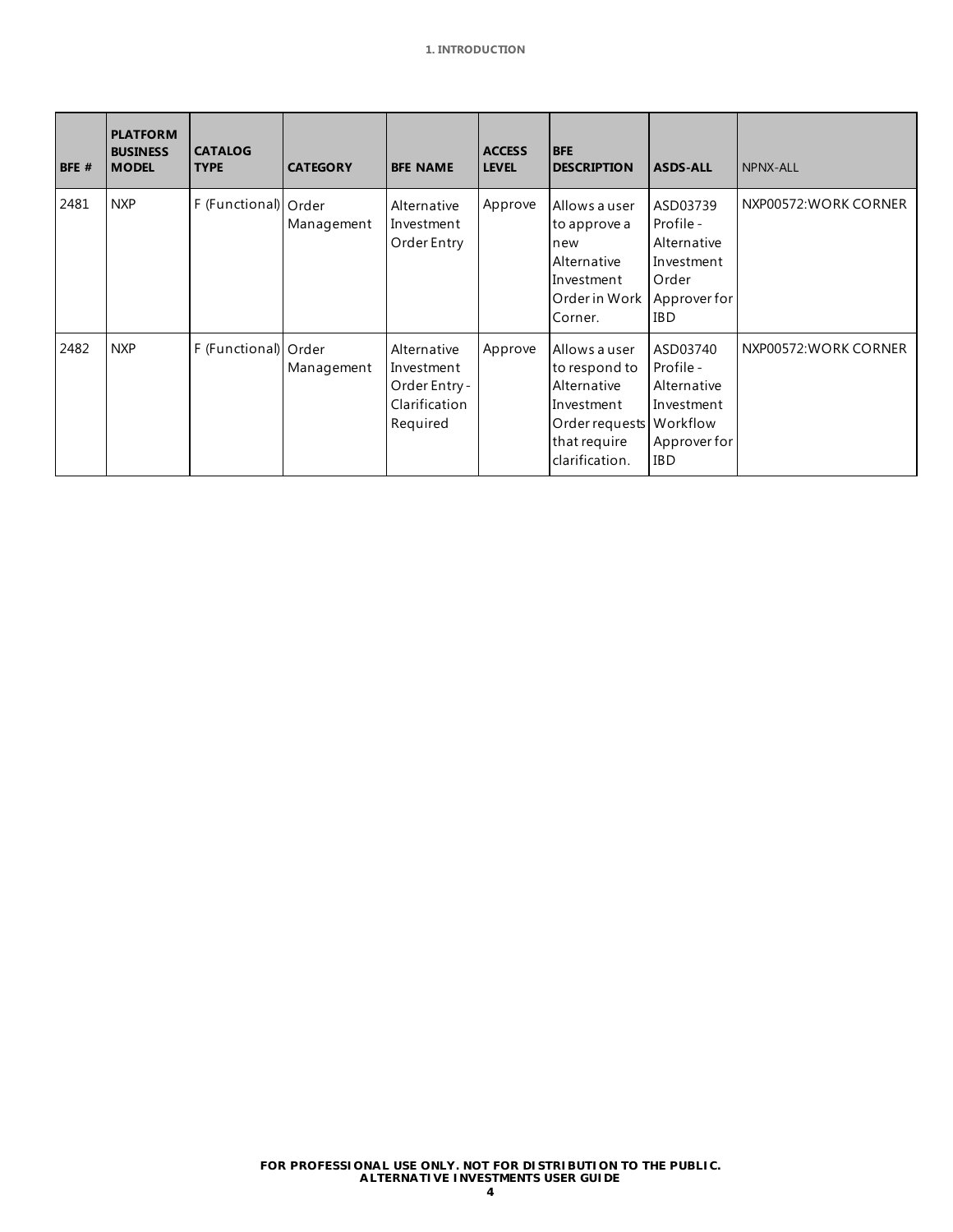## <span id="page-6-0"></span>**2. Enter an Alternative Investment Order**

### **Prerequisites**

- A completed Pershing Private Investment Form is required. To access the form, click > **NetX360 Menu** > **Resources** > **Learning Center** (keywords: private investment form).
- A subscription agreement may be required (sponsor requirement).

### **Enter an Alternative Investment Order**

- 1. In the NetX360 search field, enter **Alternative Investments**. As you type, matching search results display.
- 2. In the **Go To** section of the search results, select **Alternative Investment Trading**. The **Alternative Investment Trading** page displays.

**Tip:** As an alternative, click **FREE Menu** > **NetX360 Menu** > **Trading** > **Order Entry** > **Alternative Investment Trading**.

|                                                  |                                                                       | $A = 6x$<br>用·<br>$\sim$ 1                                                                                                                                                                                                                                                                                       |
|--------------------------------------------------|-----------------------------------------------------------------------|------------------------------------------------------------------------------------------------------------------------------------------------------------------------------------------------------------------------------------------------------------------------------------------------------------------|
| ALC: New Search in Net030<br>NETX <sub>360</sub> |                                                                       |                                                                                                                                                                                                                                                                                                                  |
| My Menu<br>Tools                                 | NetX360 Menu                                                          | ×                                                                                                                                                                                                                                                                                                                |
| Accounts<br>Irading<br>Service & Operations      | <b>All Accounts</b><br>Accounts<br>Households/Groups<br>Firm Accounts | <b>Single Account</b><br>Household/Group<br><b>Balance Details</b><br>Balances<br>Holdings<br>Holdings By Symbol<br>Gains/Losses<br>Consolidated Positions<br>Activity<br>Activity                                                                                                                               |
| Reports & Documents                              |                                                                       | Work Items<br>Documents<br>Documents                                                                                                                                                                                                                                                                             |
| Markets & Research<br>Tools                      |                                                                       | <b>Deadly</b><br>田一<br>NETX 500 201 12 September 201<br>490<br>$P A B I E$<br><b>W</b> Home<br>Alternative Investment Trading<br>$x + 4$                                                                                                                                                                         |
| Support                                          | <b>Institutions</b><br>Balances                                       | $\overline{\phantom{0}}$<br>Account                                                                                                                                                                                                                                                                              |
| Admin                                            | Holdings By Symbol<br>Consolidated Positions                          | uso 5 Funds Available to Trade:<br>C. Amount<br><b>Transaction</b><br><b>Buy</b><br><b>CUSTP:</b><br>$v_{0,0}$  M<br><b>Yes M</b> Solicited:<br>Discretion Evercloed:<br>Absmative Invest. Suitability Attestation:<br>Settlement Location:<br>$\overline{\phantom{a}}$<br>Yes W<br>Subscription Doc. Delivered: |
|                                                  | <b>Order Entry</b>                                                    | Comments:<br>Sec. Description:                                                                                                                                                                                                                                                                                   |
|                                                  | Alternative Investment Trading                                        | <b>Additional Order Information</b>                                                                                                                                                                                                                                                                              |
|                                                  | Executed Trade Input<br>Multiple Executed Trades                      | Comm Override: 6<br>Branch Overvide:<br>Sale 1PL: 1P#<br>Split 1P2: 1P#<br><b>Regulatory Information</b>                                                                                                                                                                                                         |
|                                                  |                                                                       | $\boxed{a}$ :<br>$\mathbf{x}$ runs<br><b>180 Order Receipt: DT Stamp</b><br>11                                                                                                                                                                                                                                   |
|                                                  |                                                                       | 国王<br><b>M</b> From:<br>Per Order Receipt: 01 Stamp. / /<br>Review Before Sending. Clear Fields                                                                                                                                                                                                                  |
|                                                  | <b>Access the Alternative</b>                                         | Teley's Balances   Order Status   Pactors   Plarge Augustavants<br>Company                                                                                                                                                                                                                                       |
|                                                  | <b>Investment Trading screen</b><br>within the Trading menu           | Cash<br>Margin<br>Shert                                                                                                                                                                                                                                                                                          |
|                                                  |                                                                       | <b>Castleiman</b><br>Ve:1270.54                                                                                                                                                                                                                                                                                  |

3. Enter or select options in the fields of the **Alternative Investment Trading**  screen (see the **Description of Fields** section below for field information.)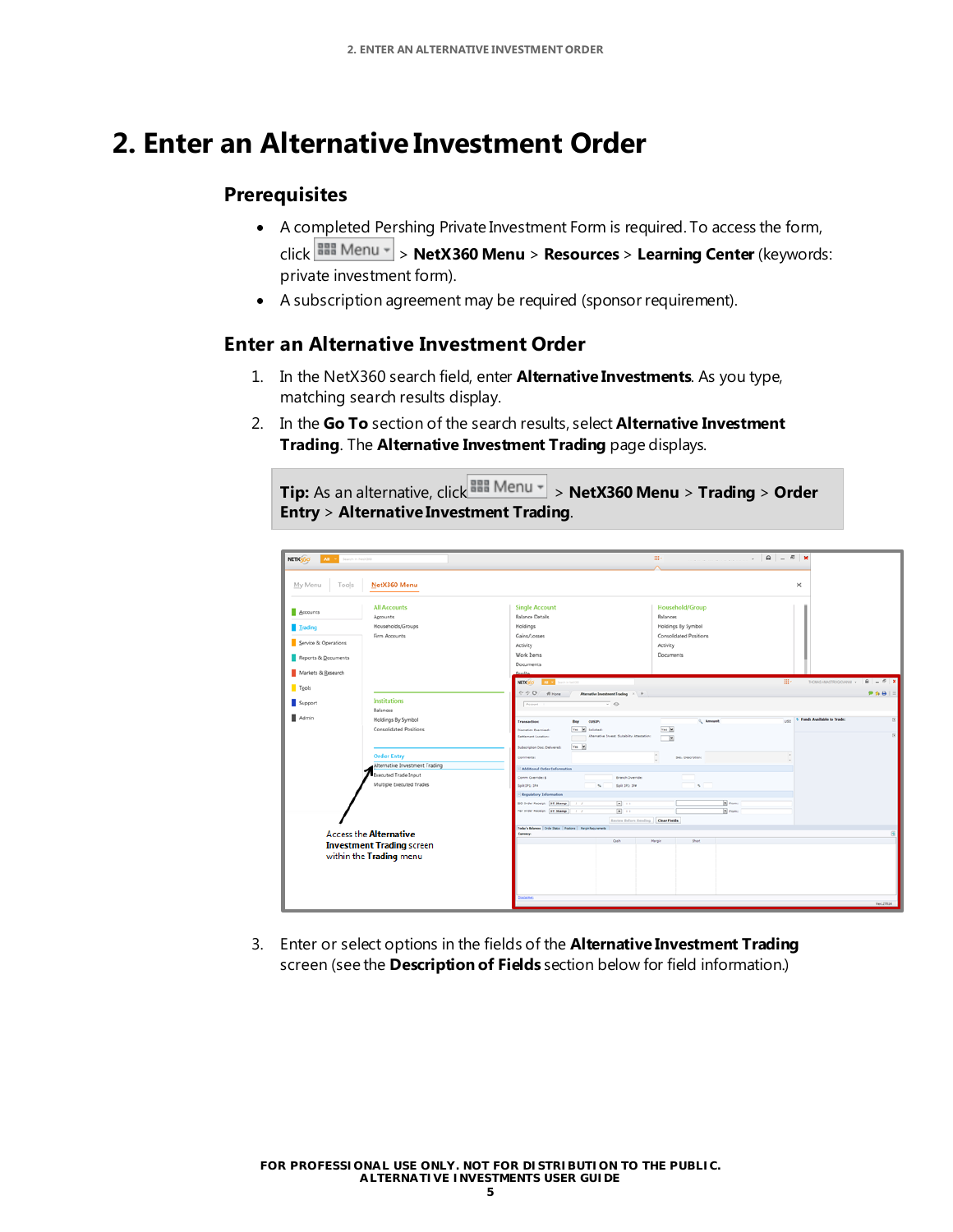#### **2. ENTER AN ALTERNATIVE INVESTMENT ORDER**

| <b>NETX</b><br><b>Based to Neither</b><br>AB -                    |                        |                                              |                          |                           |                                           | 摄)                  |                        |
|-------------------------------------------------------------------|------------------------|----------------------------------------------|--------------------------|---------------------------|-------------------------------------------|---------------------|------------------------|
| $\leftarrow$ $\rightarrow$ 0<br>骨 Home                            |                        | Alternative Investment Trading * +           |                          |                           |                                           |                     |                        |
|                                                                   |                        |                                              |                          |                           |                                           |                     |                        |
| Account<br>520000000                                              |                        | $\cdot$ $\circ$                              |                          |                           |                                           |                     |                        |
| 62D000000 JOHN DOE                                                |                        |                                              |                          |                           |                                           |                     |                        |
| <b>Transaction:</b>                                               | Buy<br>CUSIP:          |                                              | 077997138                | Amount:                   |                                           | Fund-<br><b>USD</b> |                        |
| Discretion Exercised:                                             | M<br>Solicited:<br>Yes |                                              | Yes Y                    |                           |                                           |                     |                        |
| Settlement Location:                                              | OTHERS                 | Alternative Invest. Suitability Attestation: | $\vert \mathbf{v} \vert$ |                           |                                           |                     |                        |
| Subscription Doc. Delivered:                                      | Yes V                  |                                              |                          |                           |                                           |                     |                        |
| Comments:                                                         |                        |                                              |                          | Sec. Description: COM STK | BEHRINGER HARVARD OPPORTUNITY REIT I INC. | <b>Car</b>          | Enter order by filling |
| <b>Additional Order Information</b>                               |                        |                                              |                          |                           |                                           |                     | in the CUSIP and       |
| Comm Override: \$                                                 |                        | Branch Override:                             |                          |                           |                                           |                     | Amount fields - or     |
| Solit IP1: IP#                                                    |                        | Split IP2: IP#<br>s                          |                          | 76                        |                                           |                     | leverage the CUSIP     |
| <b>Regulatory Information</b>                                     |                        |                                              |                          |                           |                                           |                     | lookup feature.        |
| IBD Order Receipt: DT Stamp                                       | $x \cdot r$            | $\overline{z}$<br>主主                         |                          |                           | Prom:                                     |                     |                        |
| Per Order Receipt: DT Stamp                                       | 1.7                    | $\bullet$<br>II.                             |                          |                           | $\n  From$                                |                     |                        |
|                                                                   |                        | <b>Review Before Sending</b>                 | <b>Clear Fields</b>      |                           |                                           |                     |                        |
| Today's Balances   Order Status   Positions   Margin Requirements |                        |                                              |                          |                           |                                           |                     |                        |
| Currency: USD W                                                   |                        |                                              |                          |                           |                                           |                     |                        |
|                                                                   |                        | Cash                                         | Margin                   | <b>Short</b>              |                                           |                     |                        |
| <b>Opening Values</b>                                             |                        |                                              |                          |                           |                                           |                     |                        |
| Cash Mgmt Balance:<br>MTD Accrual:                                |                        | 0.00<br>0.00                                 | N/A<br>N/A               | N/A<br>N/A                |                                           |                     |                        |
| Market Value:                                                     |                        | 448.43                                       | N/A                      | N/A                       |                                           |                     |                        |
| Trade Date Value:*                                                |                        | $-431.58$                                    | N/A                      | N/A                       |                                           |                     |                        |
| Net Worth:                                                        |                        | 16.85                                        |                          |                           |                                           |                     |                        |
| <b>Current Values</b>                                             |                        |                                              |                          |                           |                                           |                     |                        |
| Trade Date Balance:"                                              |                        | $-431.58$                                    | N/A                      | N/A                       |                                           |                     |                        |
| Tradas:"                                                          |                        | 0.00                                         | N/L                      | <b>N/A</b>                |                                           |                     |                        |
| Disclaiman                                                        |                        |                                              |                          |                           |                                           |                     |                        |
| Done                                                              |                        |                                              |                          |                           |                                           |                     |                        |

- 4. Click **Review Before Sending**. The **Review Order** screen displays.
- 5. Once all order details are correct, click **Send Order**.

| <b>NETX</b>                                 | <b>Alternative Investment Order Review</b><br>You have entered the following order. Click on 'Send Order' if it is correct. |                               |                |                                  | ۰             |                                                |
|---------------------------------------------|-----------------------------------------------------------------------------------------------------------------------------|-------------------------------|----------------|----------------------------------|---------------|------------------------------------------------|
|                                             |                                                                                                                             | <b>Buy</b>                    |                |                                  |               |                                                |
| Account: 620000000<br><b>JOHN DOE</b>       |                                                                                                                             |                               |                |                                  | IP#: 000      |                                                |
| <b>Order Details</b>                        |                                                                                                                             |                               |                |                                  |               |                                                |
| Sec. Description:                           | <b>BEHRINGER HARVARD OPP CUSIP:</b>                                                                                         |                               | 077997138      | Settle, Location:                | <b>OTHERS</b> |                                                |
| Transaction:                                | Buy                                                                                                                         | Duration:                     | <b>GTC</b>     | Solicited:                       | Yes           |                                                |
| Amount:                                     | \$5                                                                                                                         | Acct Type:                    | Cash           | Discretion Exercised:            | <b>Yes</b>    |                                                |
| Reinvest Div/Cap G Yes<br>Reason:           |                                                                                                                             | Alternative Invest, Suita Yes |                | Subscription Doc. Delivered: Yes |               |                                                |
| <b>Commissions and Fees</b>                 |                                                                                                                             |                               |                |                                  |               | After the order                                |
| Comm. Override:<br>Estm. Total Cost: \$5.00 | Branch, Override:<br>\$0.00<br>Fees:                                                                                        | Split IP11                    | $N/A$ % 0      | Solit IP2: N/A<br>$96 - 0$       |               | information is entered.<br>click Send Order to |
| <b>Activity / Trailers / Comments</b>       |                                                                                                                             |                               |                |                                  |               | submit the order                               |
| Original Input Source:                      | <b>NetExchange</b>                                                                                                          | <b>Entered By:</b>            | <b>CPSTMAS</b> | Trailers/Comments o              |               | automatically, or click                        |
| IBD Ord. Receipt:                           |                                                                                                                             | IBD Ord. From:                |                |                                  |               | <b>Back to Transaction to</b>                  |
| Pershing Ord. Receipt:                      |                                                                                                                             | Pershing Ord. From:           |                |                                  |               |                                                |
|                                             |                                                                                                                             | <b>Back To Transaction</b>    | Cancel         | <b>Send Order</b>                |               | revise it                                      |

**Note:** The system will display Rules Engine violations triggered (if any).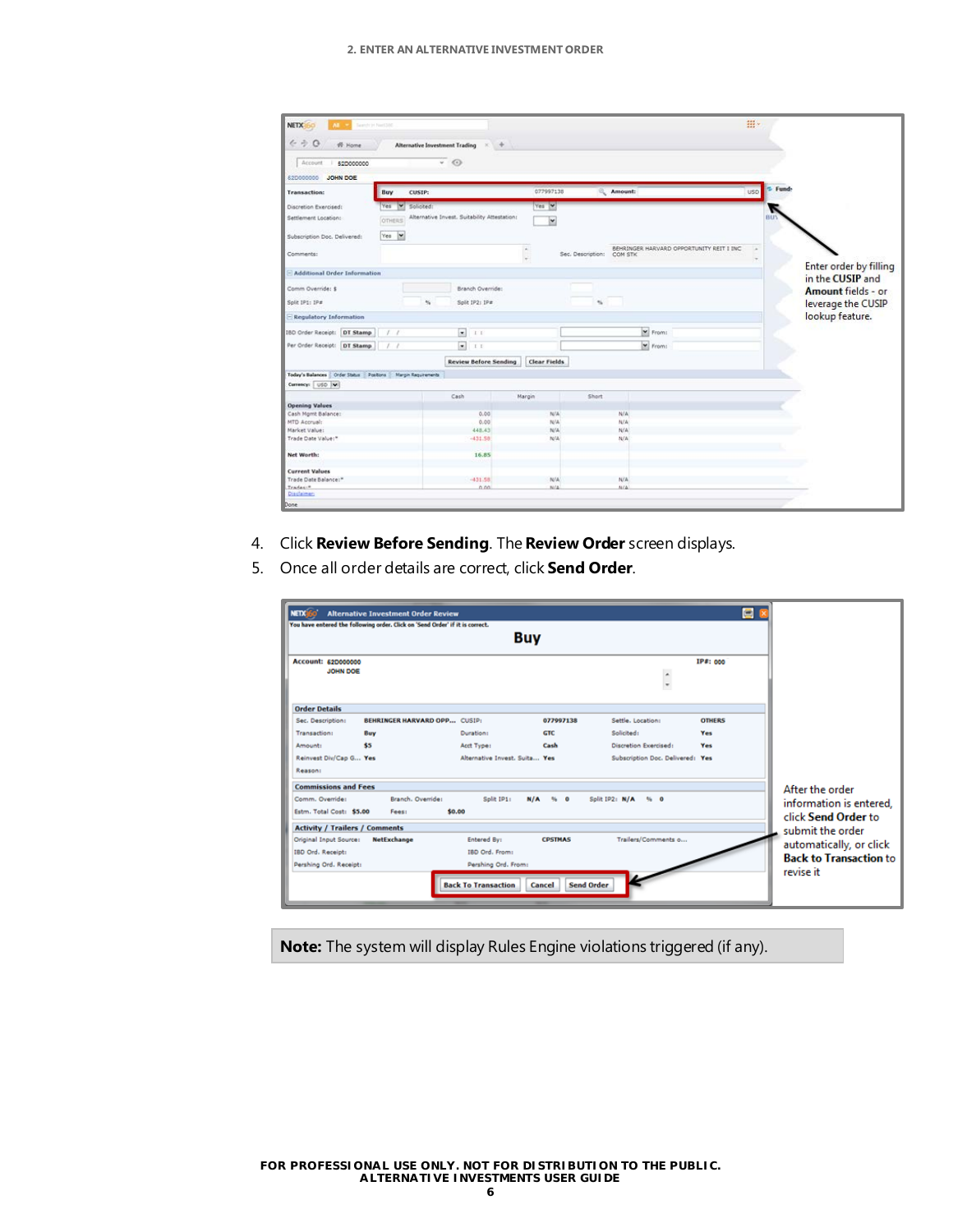|                                        | Buy                                                                                    |                                                                         |                                         |
|----------------------------------------|----------------------------------------------------------------------------------------|-------------------------------------------------------------------------|-----------------------------------------|
| Account: 52D000000-JD0E<br>JOHN DOE    | 1 MAIN STREET<br>ANY TOWN, NJ 00000                                                    | IP#: 000                                                                |                                         |
| <b>Severe Violations:</b>              | on "Acknowledge & Send Order".                                                         | Your order has non-severe violations. To submit the order, please click |                                         |
| Violation Type                         | Violation Desc.                                                                        |                                                                         |                                         |
|                                        | You also have the following violations:                                                |                                                                         | Displays any rules                      |
| Violation Type<br>Approval<br>Required | Violation Desc<br>$01140 -$<br><b>INSUFFICIENT</b><br><b>TUNDS</b><br><b>AVAILABLE</b> |                                                                         | violations when the<br>order is entered |
| Approval<br>Required                   | 01901-ORDER<br>DEFAULTED TO<br><b>APPROVAL</b>                                         |                                                                         |                                         |
|                                        | $02803 -$                                                                              |                                                                         |                                         |

## **Description of Fields**

The table below describes the fields on the **Alternative Investments Order Entry** page. Required fields are marked with an asterisk (\*).

| <b>FIELD</b> | <b>ENTER OR SELECT</b>                                                                                                                                                                                                                                                                    |
|--------------|-------------------------------------------------------------------------------------------------------------------------------------------------------------------------------------------------------------------------------------------------------------------------------------------|
| Account*     | The account number for which the order will be placed.                                                                                                                                                                                                                                    |
|              | <b>Note:</b> Account numbers can be entered for both qualified or non-<br>qualified accounts, depending on the settlement location (DTCC<br>settlement location only). DTCC Settlement only applies to products that<br>participate on the Pershing Alternative Investment Network (AIN). |
| Transaction  | Field will read as <b>Buy.</b>                                                                                                                                                                                                                                                            |
|              | <b>Note:</b> This field is hard-coded, as this functionality is for BUY orders only.<br>SELL orders are not applicable.                                                                                                                                                                   |
| CUSIP*       | Alternative Investment-approved CUSIPs are displayed.                                                                                                                                                                                                                                     |
|              | Note: The Pershing CUSIP can be entered either by CUSIP number or<br>located by using the <b>Search</b> field. All Pershing custody eligible Alternative<br>Investment CUSIPs will display in the search field.                                                                           |
| Amount*      | Amount of the order. All orders are placed in USD currency.                                                                                                                                                                                                                               |
|              | <b>Note:</b> The <b>Funds available to trade</b> field (located directly to the right of<br>the <b>Amount</b> field) displays the client's available funds to trade.                                                                                                                      |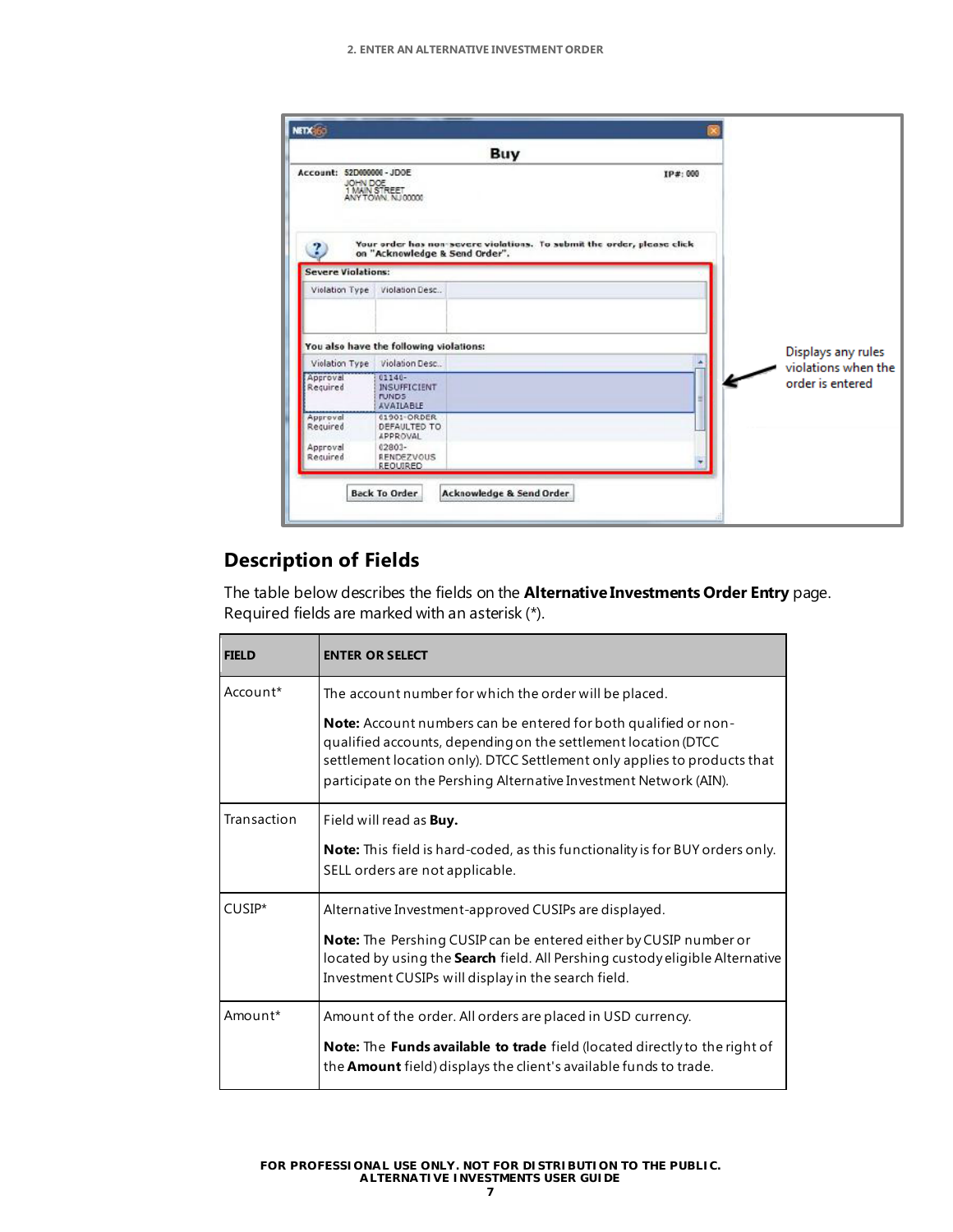| FIELD                                                    | <b>ENTER OR SELECT</b>                                                                                                                                                                                                                                                                                                                                                                                                                                                                                                                                                                                                                                                                                                                                                                                                             |  |  |  |  |
|----------------------------------------------------------|------------------------------------------------------------------------------------------------------------------------------------------------------------------------------------------------------------------------------------------------------------------------------------------------------------------------------------------------------------------------------------------------------------------------------------------------------------------------------------------------------------------------------------------------------------------------------------------------------------------------------------------------------------------------------------------------------------------------------------------------------------------------------------------------------------------------------------|--|--|--|--|
| Discretion<br>Exercised*                                 | Yes or No<br><b>Note:</b> Select Yes only if the RIA has discretion to enter orders on behalf of<br>the client.                                                                                                                                                                                                                                                                                                                                                                                                                                                                                                                                                                                                                                                                                                                    |  |  |  |  |
| Solicited*                                               | Yes (if the order is being placed due to the recommendation of a sales<br>representative) or No (if the order is being directed by the client.) The<br>default is <b>No</b> .                                                                                                                                                                                                                                                                                                                                                                                                                                                                                                                                                                                                                                                      |  |  |  |  |
| Settlement<br>Location                                   | DTCC orders will automatically update to the DTCC settlement location.<br>DTCC Settlement only applies to products that participate on the Pershing<br>Alternative Investment Network (AIN). All other orders will read as non-<br>DTCC (may read as Other).                                                                                                                                                                                                                                                                                                                                                                                                                                                                                                                                                                       |  |  |  |  |
| Alternative<br>Investment<br>Suitability<br>Attestation* | Yes or No<br>Note: If No is selected, the order cannot be placed.                                                                                                                                                                                                                                                                                                                                                                                                                                                                                                                                                                                                                                                                                                                                                                  |  |  |  |  |
| Subscription<br>Document<br>Delivered*                   | Yes or No<br>Note: If No is selected, a reason must be provided.                                                                                                                                                                                                                                                                                                                                                                                                                                                                                                                                                                                                                                                                                                                                                                   |  |  |  |  |
| Comments                                                 | This field is used at the discretion of the person submitting the order, and<br>can be used to place notes on the account. For example, this field can be<br>utilized to notify Pershing of an independent broker-dealer's (IBD's)<br>request to guarantee unsettled funds versus a firm's sundry account.                                                                                                                                                                                                                                                                                                                                                                                                                                                                                                                         |  |  |  |  |
| Security<br>Description                                  | This field automatically populates upon the selection of the Alternative<br>Investment asset.                                                                                                                                                                                                                                                                                                                                                                                                                                                                                                                                                                                                                                                                                                                                      |  |  |  |  |
| Additional<br>Order<br>Information                       | The following fields may be completed (as required):<br><b>• Commission Override</b> - To override the standard commission<br>schedule. Applicable on purchases of offshore or mutual funds.<br>• Branch Override - Enter a branch number if payments are to be<br>directed to a branch other than the current branch.<br>Split IP1 # and % - In the first field, enter the IP number of the first<br>investment professional. In the second field, enter the percentage of<br>the commission that the IP will receive.<br>• Split IP2 # and % - In the first field, enter the IP number of the second<br>investment professional. In the second field, enter the percentage of<br>the commission that the IP will receive.<br>Note: Not available for purchases in non-traded REITS or Business<br>Development Corporation (BDC). |  |  |  |  |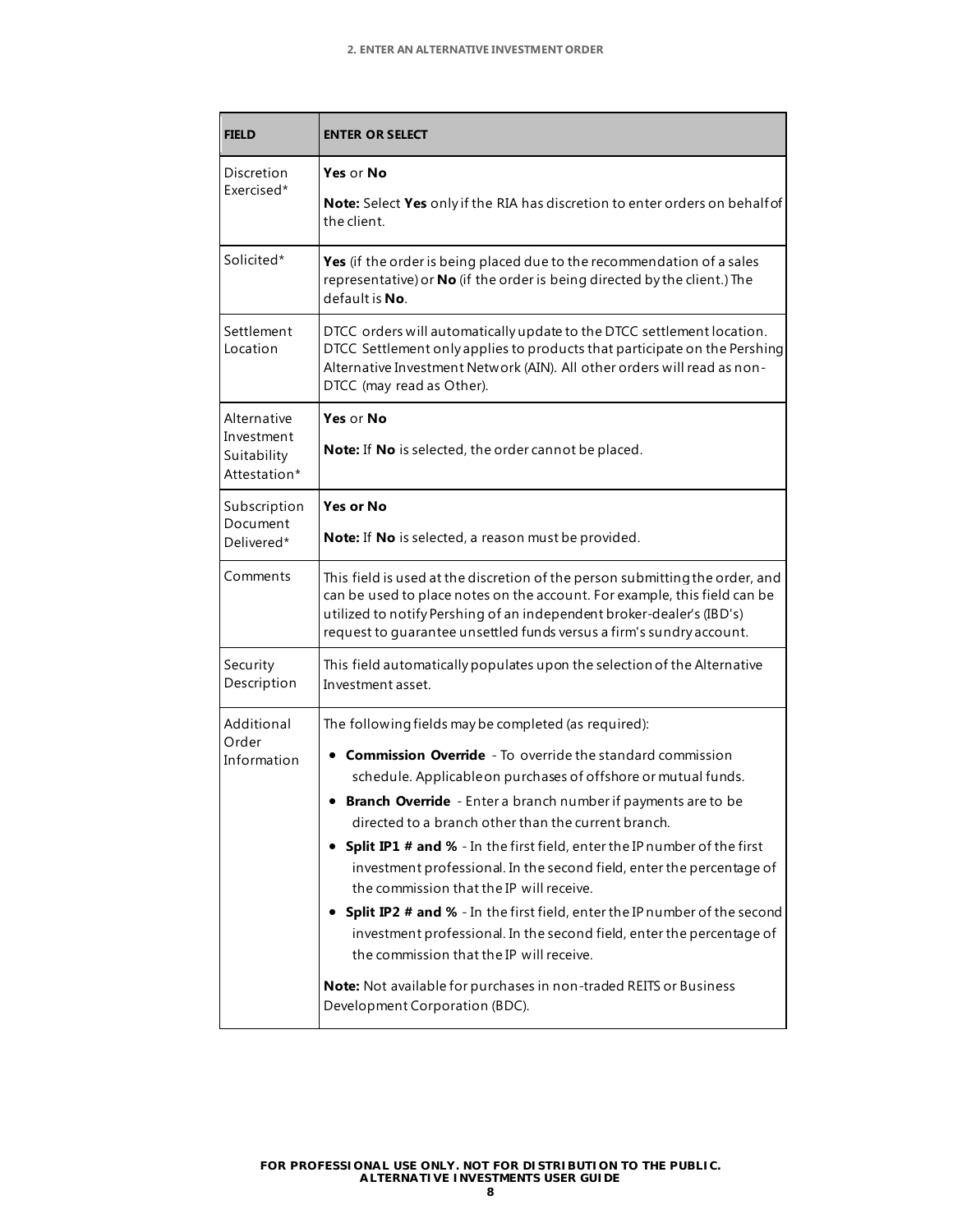#### **Notes:**

- The Alternative Investment order posts to the clients account as a Buy order. The system automatically sweeps the funds from the client's account as well as posts the shares of the purchase (both whole and fractional) upon the execution of the Buy order. The automation of this process updates the client's cost basis in real time. Assets that are custodied through DTCC allow the processing of both qualified and non-qualified purchases. Non-traded REIT orders that settle through DTCC will do so in three business days.
- Orders are normally processed within 72 business hours of receipt of the request in good order.
- To access a list of alternative investments on the Alternative Investment Network Fee and No-Fee platforms (in addition to all custody eligible alternatives on the platform) and to further refine your Alternative Investment search based upon a variety of

```
criteria, refer to the Alternative Investments Center (click <sup>BBB</sup> Menu - > NetX360 Menu
> Markets & Research > Investment Products > Alternative Investment Center).
```
### **Alternative Investments Rules**

The rules in the following table are activated to monitor Alternative Investment orders in The Rules Engine. Your firm can assign these rules in Group ID 1210 in Group/Level Assignment GLAS.

|      | <b>RULE TITLE</b>                         |
|------|-------------------------------------------|
| 697  | Ineligible Holdings for 403B(7) Account   |
|      | 1010 Account Pending Transfer Out         |
|      | 1011 Closed Account                       |
|      | 1012 Account Is Transferring Out          |
| 1013 | <b>Account Pending Close</b>              |
|      | 1017 Adoption Agreement Needed            |
| 1030 | IP Not Regulated in Client State          |
| 1046 | Liquidating Transactions Only             |
|      | 1047 No Trading                           |
| 1127 | FINRA Licensing Required for PR           |
| 1130 | 90-day Restriction Excessive Liquidations |
| 1132 | 90-day Restriction Cash-on-Hand Required  |
| 1134 | 90-day Restriction Cash-on-Hand Required  |
| 1140 | Available Funds Exceeded                  |
| 1200 | Multiple Recent Purchases                 |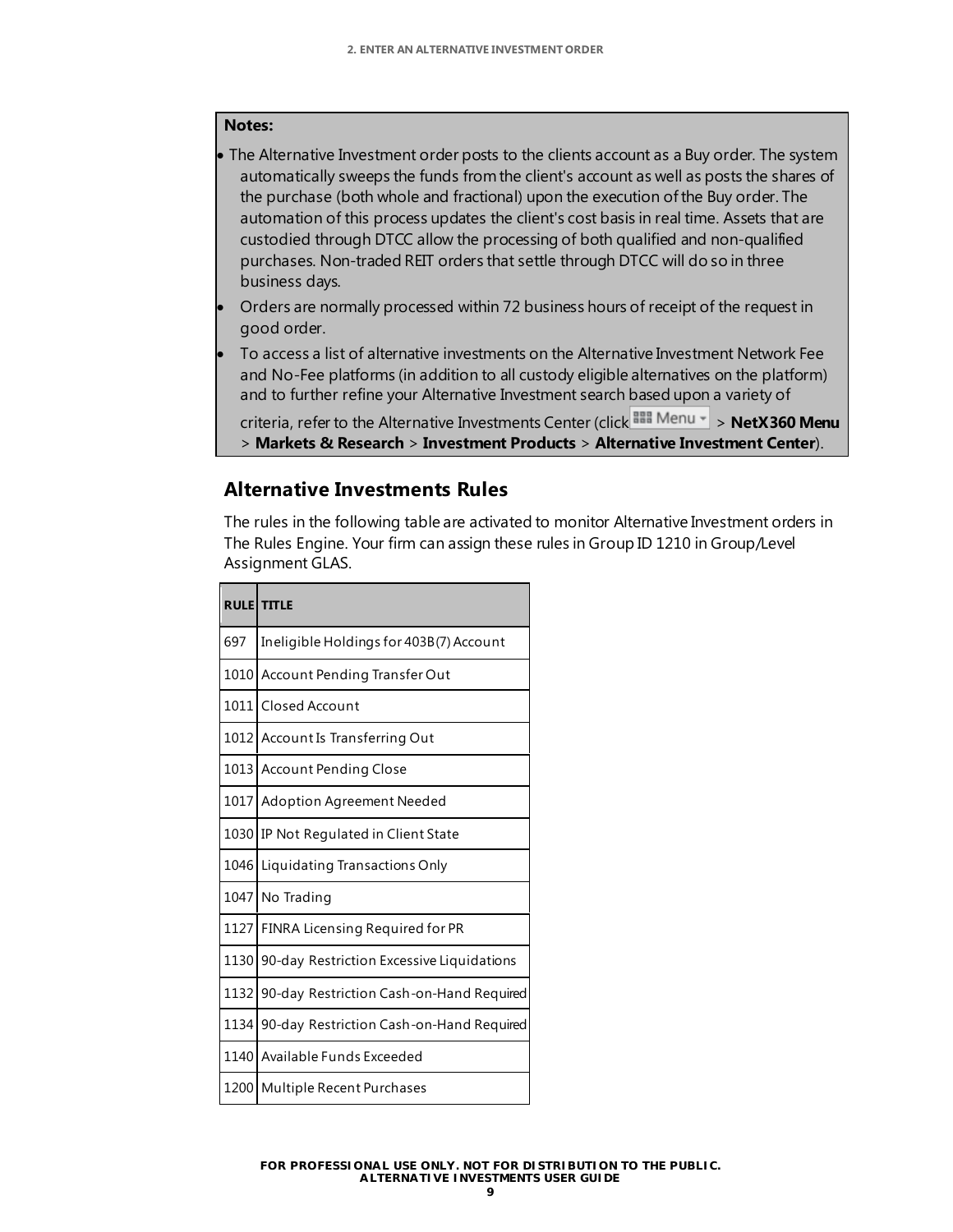| <b>RULE TITLE</b>                         |
|-------------------------------------------|
| 1211 Order Dollar Limit                   |
| 1212 Non-Qualified Account Trade Non-DTCC |
| 1300 Mutual Fund Only IRA                 |
| 1321 529 Account With a Non-529 Security  |
| 1900 Review All Activity                  |
| 1901 Review Buys                          |
| 2803 Rendezvous Required                  |
| 2812 Doc Rendezvous Original vs. Copy     |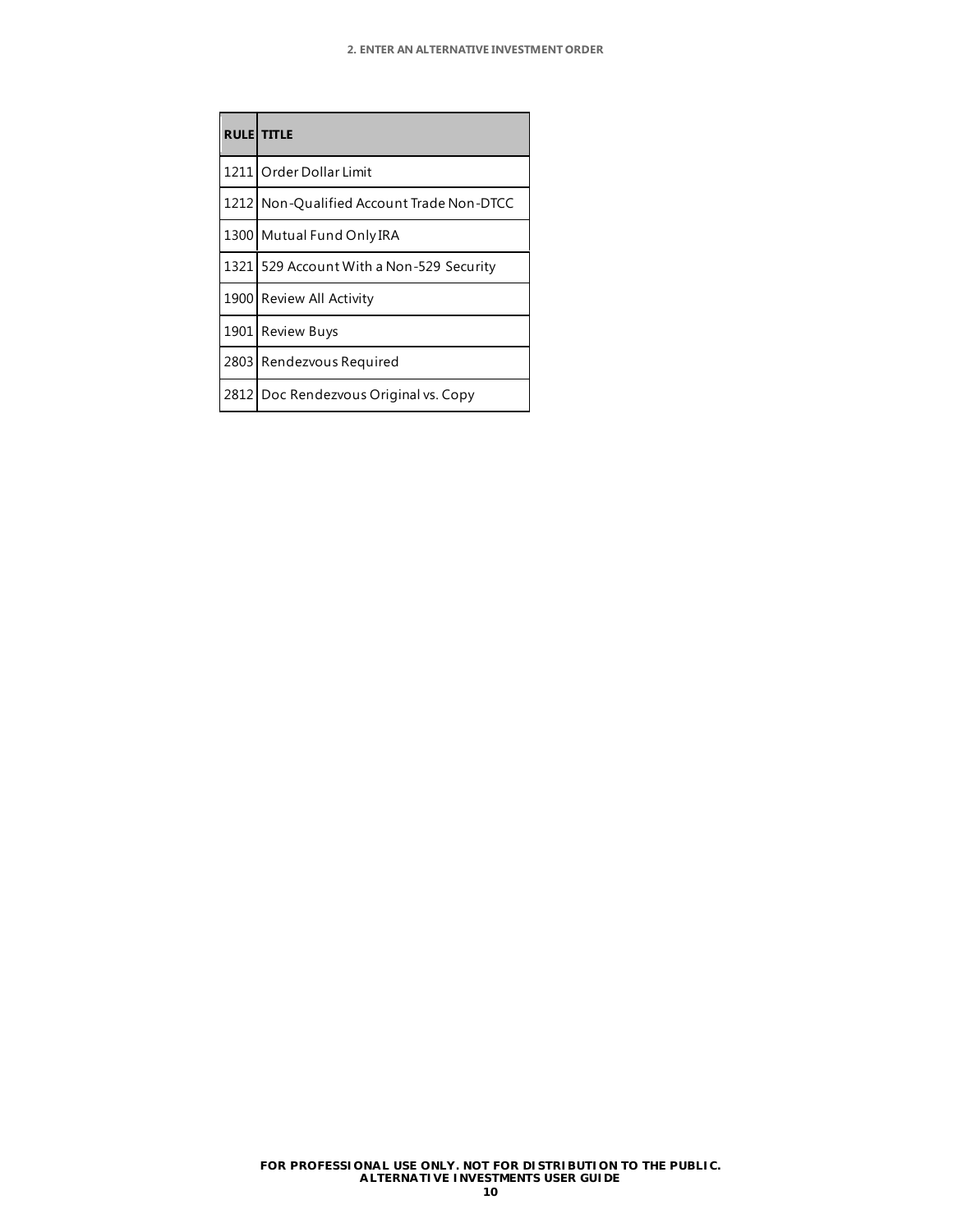## <span id="page-12-0"></span>**3. Initiate an Eligibility Review to Add an Alternative Investment Product**

### **Prerequisites**

Pershing LLC supports Alternative Investments only after establishing eligibility. Alternative Investment products must pass the operational eligibility review.

### **Initiate an Eligibility Review to Add an Alternative Investment Product**

- 1. To begin the Eligibility Review Process, the following are required from the product sponsor/provider:
	- o Offering Memorandum or Prospectus
	- o Public Company Accounting Oversight Board (PCAOB)-audited financial statements for last three years
	- o Completed Eligibility Review Questionnaire
	- o Assurance Statement
	- o No Lien Letter (book-entry items only)
	- o Redemption Statement (offshore funds only)
	- o Copy of Sample Certificate (certificated investments only; must be incorporated entity)
	- o Private Custodial Agreement (REIT & BDC products only)
	- o \$300 Review Fee (non-refundable)
- 2. The documents should either be sent via email to the Alternative Investment Review Team a[t aisetup@pershing.com](mailto:aisetup@pershing.com) or attached and sent via Service Center

(click > **NetX360 Menu** > **Service & Operations** > **Service Center** > **Alternative Investments** > **New Asset/CUSIP Request** > **Asset/Documentation Review**).

- 3. The review process typically takes between five to 10 business days (and can potentially take longer if the information or documents received are not in good order.)
- 4. Once the review is complete you will be notified either via email or Service Center, depending on the platform in which the request and documents were initially submitted.

**Note:** Additional documents related to Alternative Investment are available on the Marketing Center (click **BRE** Menu  $\le$  > **NetX360 Menu** > **Support** > **Marketing Center**. Keywords: Alternative Investments).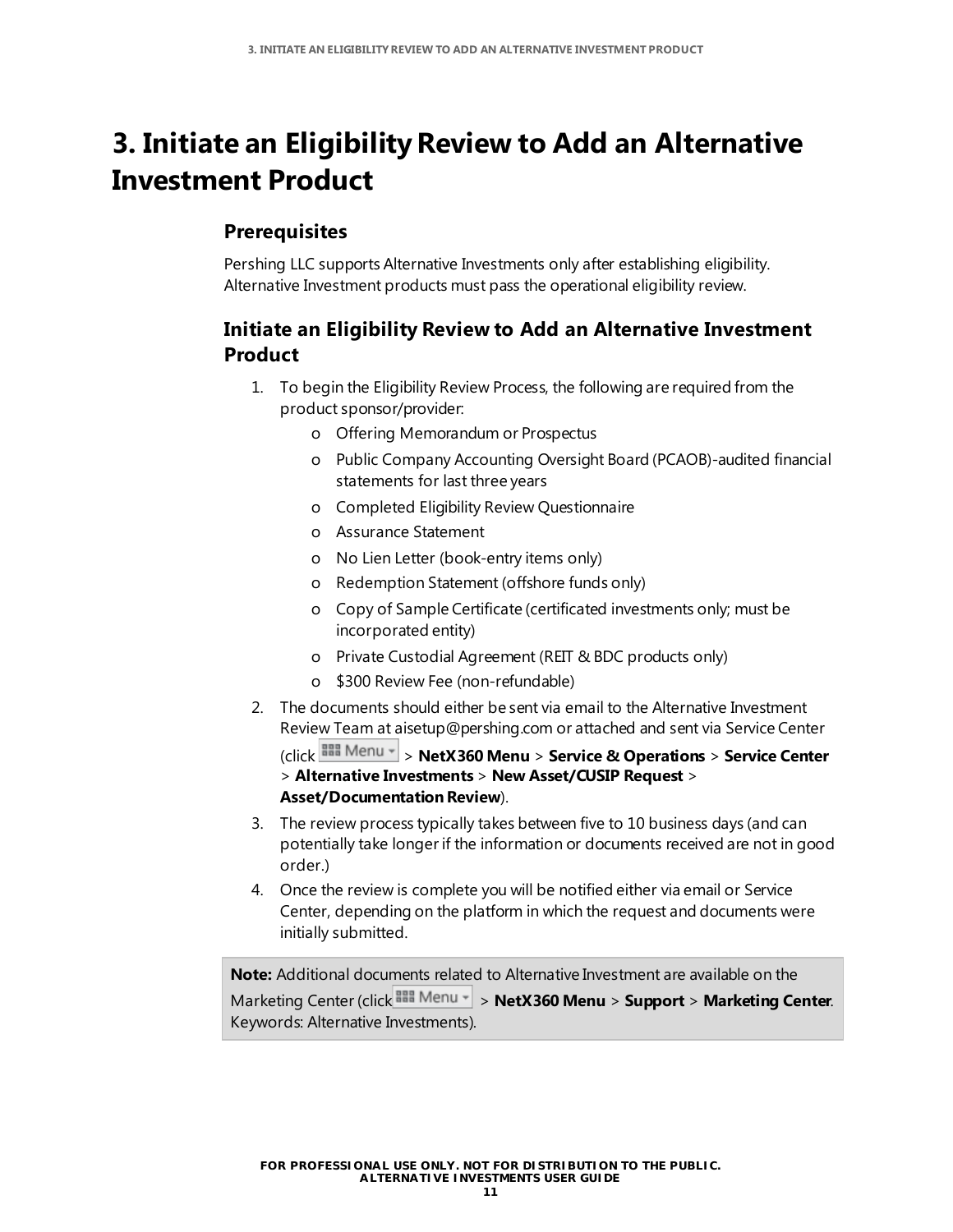## <span id="page-13-0"></span>**4. Consolidate an Alternative Investment Into a Brokerage Account**

Once a Pershing account is opened, you can display Alternative Investments in a client's account and on statements.

### **Prerequisites**

To consolidate investments, your firm must first open an account in Account Services.

**Note:** Once you open a non-qualified account, you can either network an existing Alternative Investment held at a product sponsor or purchase an Alternative Investment from a product sponsor and have that asset linked into the Pershing account.

### **Consolidate an Alternative Investment Into a Brokerage Account**

| <b>QUALIFIED</b><br><b>ACCOUNT</b> | <b>PROCESS</b>                                                                                                                                                                                                                                                                                                          |
|------------------------------------|-------------------------------------------------------------------------------------------------------------------------------------------------------------------------------------------------------------------------------------------------------------------------------------------------------------------------|
| Purchases                          | Send the appropriate subscription documents, accompanied by Pershing's Private<br>Investment Form, to Pershing's Alternative Investment Department via mail or fax to<br>(866) 355-5572.                                                                                                                                |
|                                    | <b>Note:</b> The product sponsor will determine whether an original version or a fax copy<br>of the subscription documents are required. Complete Step 2 on the Private<br>Investment Form.                                                                                                                             |
| Account<br><b>Transfers</b>        | Your client must complete an Account Transfer Form. The incoming transfer request<br>must be initiated on Asset Movement via NetX360. Upon receipt of the transfer<br>request, the delivering custodian will submit re-registration documents to Pershing to<br>re-register the position into Pershing's custodianship. |
|                                    | Note: Account transfer requests must follow the standard account transfer<br>procedures.                                                                                                                                                                                                                                |

#### *Network an Alternative Investment Position Into a Qualified Account*

#### *Network an Alternative Investment Position Into a Non-Qualified Account*

| <b>NON-</b><br><b>QUALIFIED</b><br><b>ACCOUNT</b> | <b>PROCESS</b>                                                                                                                                                                                                                                               |
|---------------------------------------------------|--------------------------------------------------------------------------------------------------------------------------------------------------------------------------------------------------------------------------------------------------------------|
| Purchases                                         | Send the appropriate subscription documents, accompanied by Pershing's Private<br>Investment Form, to Pershing's Alternative Investment Department via mail or fax to<br>(866) 355-5572.                                                                     |
| Account<br><b>Transfers</b>                       | Your client must complete an Account Transfer Form. The incoming transfer request<br>must be initiated on Asset Movement via NetX360. Upon receipt of the transfer<br>request, the delivering custodian will submit re-registration documents to Pershing to |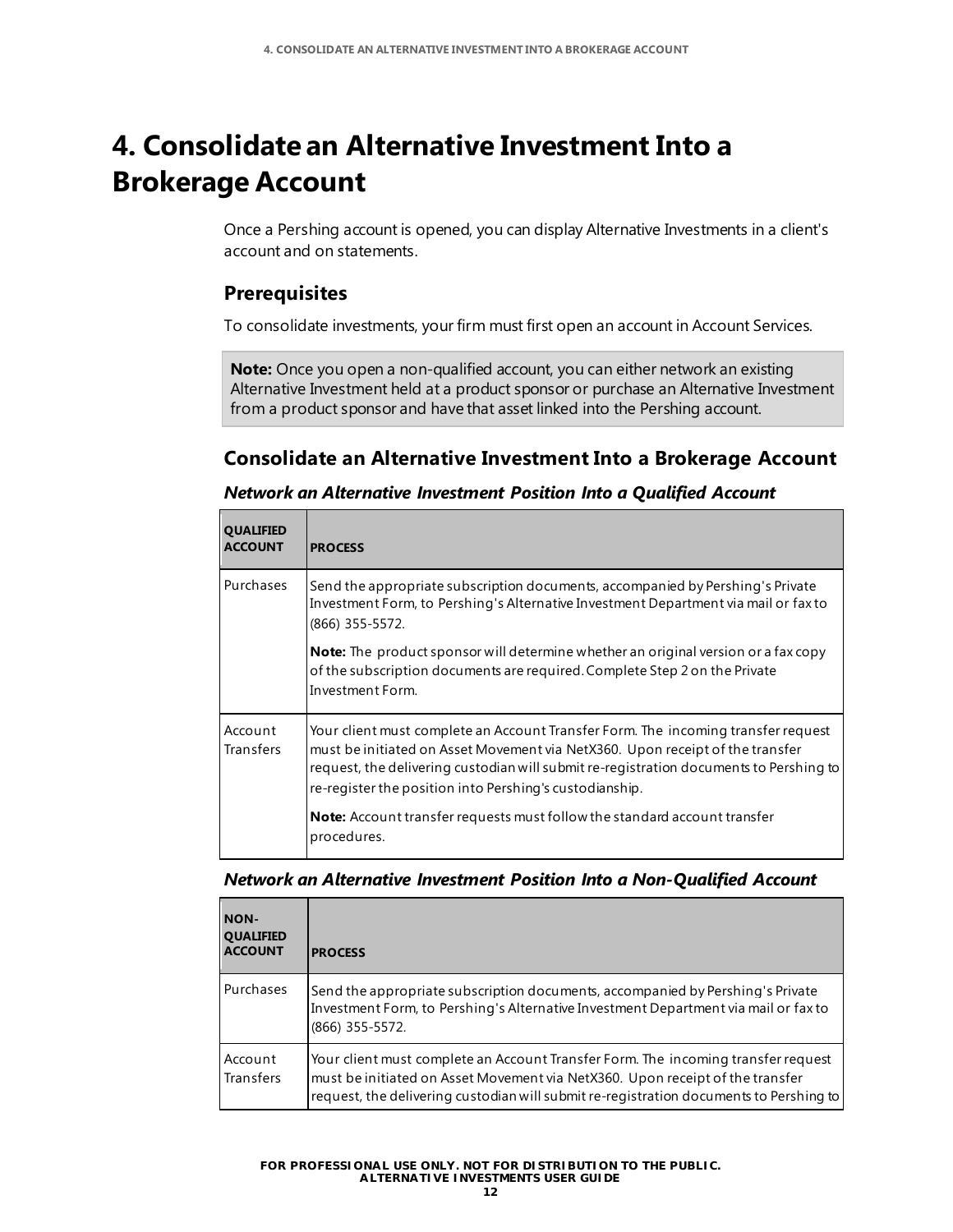| <b>NON-</b><br><b>QUALIFIED</b><br><b>ACCOUNT</b>                     | <b>PROCESS</b>                                                                                                                                                                                                                                                                                                                                                                                                 |
|-----------------------------------------------------------------------|----------------------------------------------------------------------------------------------------------------------------------------------------------------------------------------------------------------------------------------------------------------------------------------------------------------------------------------------------------------------------------------------------------------|
|                                                                       | re-register the position into Pershing's custodianship.                                                                                                                                                                                                                                                                                                                                                        |
|                                                                       | <b>Note:</b> Account transfer requests must follow the standard account transfer<br>procedures.                                                                                                                                                                                                                                                                                                                |
| Network<br>Existing<br>Position<br><b>Held Directly</b><br>at Sponsor | To link an Alternative Investment to a Pershing account (if it already exists without a<br>custodian assigned), your client must complete and sign Pershing's Investor Network<br>Instruction Form and send it to Pershing's Alternative Investment Department via<br>mail or fax to (866) 355-5572. The sponsor will work with Pershing to link the<br>Alternative Investment to the proper Pershing account. |

#### **Notes:**

- Pershing LLC supports Alternative Investments in non-qualified/non-retirement accounts only if they are on Pershing's Alternative Investment Network (AIN).
- Additional documents related to Alternative Investment are available on the Marketing Center (click > **NetX360 Menu** > **Support** > **Marketing Center**. Keywords: alternative investments).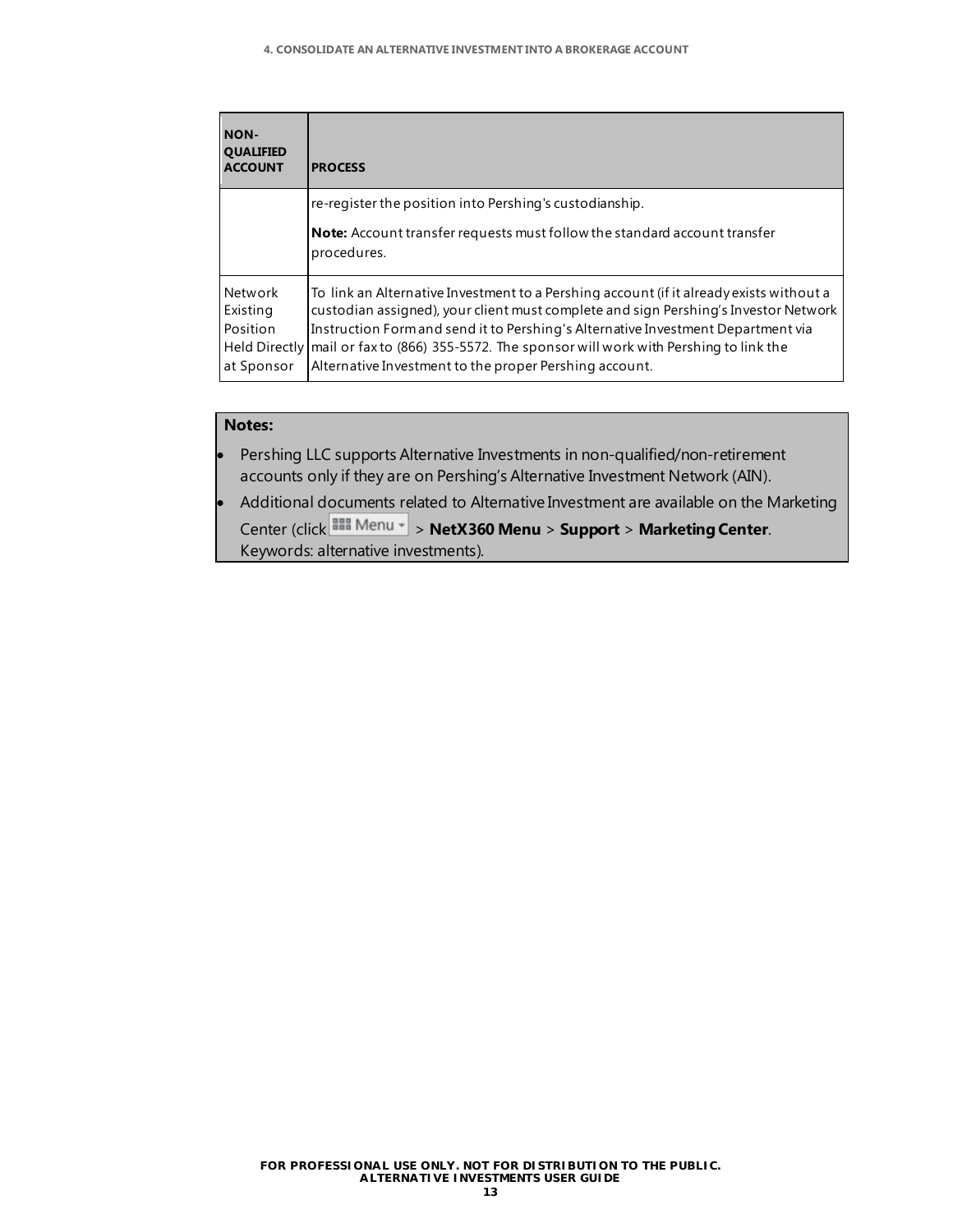## <span id="page-15-0"></span>**5. Frequently Asked Questions**

### **1. Can I initiate an order in a non-qualified account?**

Yes. You can enter orders in non-qualified accounts for products that participate in the Pershing Alternative Investment Network (AIN) and balanced through the Depository Trust & Clearing Corporation (DTCC). The product being purchased will be automatically linked and reflected in your Pershing account. If it is **not** your intention to hold the product in the Pershing account, the request should not be placed on the Alternative Investment Order Entry system.

### **2. Do I still have to send in the Private Investment Form?**

Yes. A Pershing Private Investment Form is required for all purchases. You must confirm with the product sponsor whether they require original Subscription Agreement documents or will accept copies. Once you confirm their requirements and choose the correct option on the Pershing Private Investment form, you can then determine if you can either fax (copies), upload or mail (the originals) Subscription Agreement document with the Private Investment form to Pershing.

### **3. Can order entry book products with fractional shares?**

Yes. Products with fractional shares can be booked.

### **4. Can I enter orders for products not on Pershing's Alternative Investment Network?**

Yes. If the product passes Pershing's eligibility review and is held in a Retirement/Qualified account, the order can be entered for products not serviced via the AIN.

### **5. What if the product has not gone through Pershing's AI Eligibility Review?**

The product must undergo the AI Eligibility Review. For additional information, refer to the [Initiate an Eligibility Review to Add an Alternative Investment Product Task Reference](#page-12-0) (click > **NetX360 Menu** > **Support** > **Learning Center** [keywords: alternative investment eligibility]).

### **6. Can my office review all orders before execution?**

Yes. Rule 1900 must be activated so that all orders are routed to your work basket before approval. Your firm can assign these rules in Group ID 1210 in Group/Level Assignment GLAS.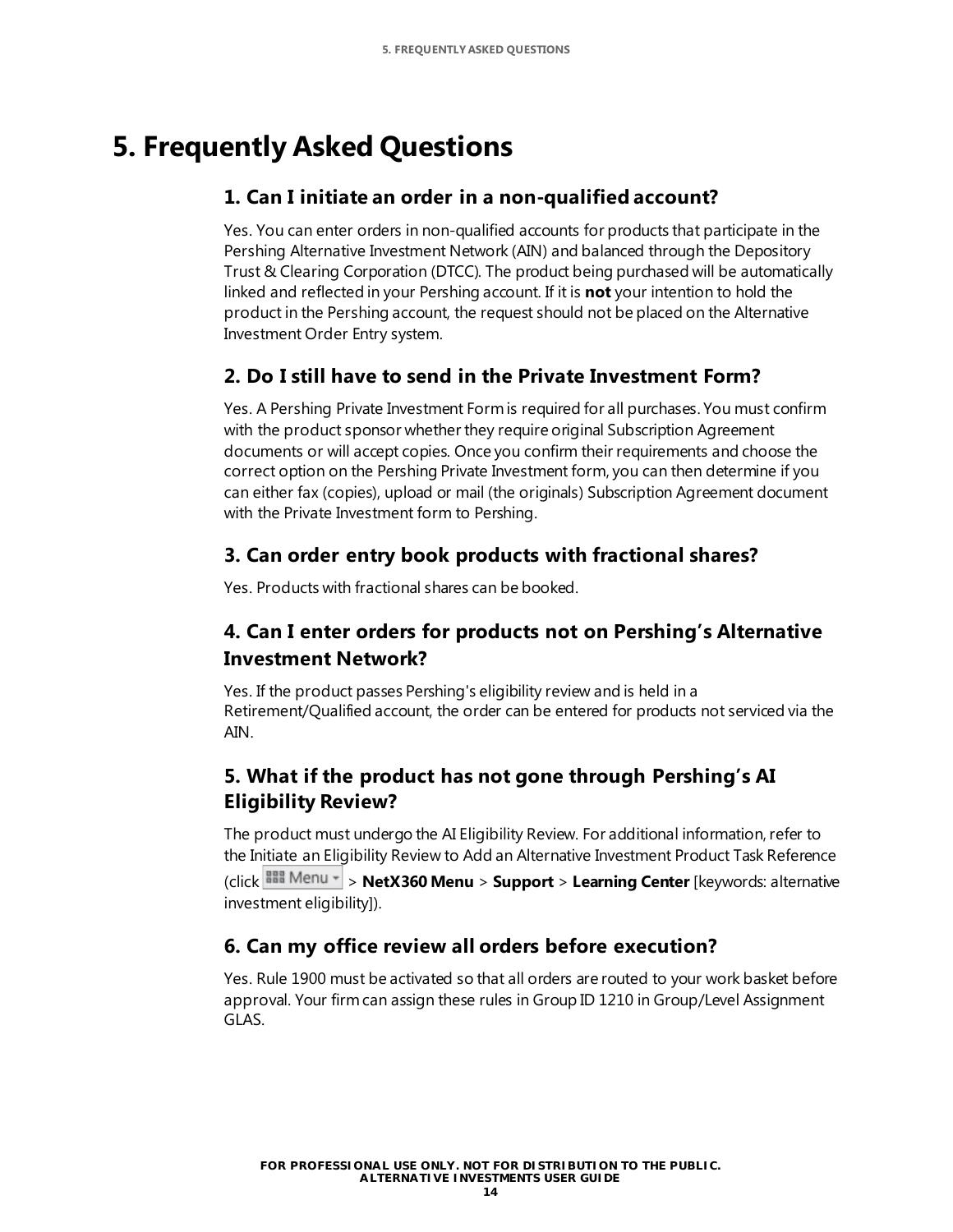### **7. Where can I locate a list of custody-eligible Alternative Investment products?**

To locate a list of all custody-eligible Alternative Investments products, click  $\frac{1200}{1200}$  Menu  $\sim$ > **NetX360 Menu** > **Markets & Research** > **Investment Products** > **Alternative Investment Center**.

### **8. Can I charge the administrative fees to my sundry account?**

Yes. However, the administration fee will be charged based upon your account setup in the Enterprise Billing System. If you need to adjust an administration fee, you must send a Service Center request to the Product Billing Department (click **BBB Menu -** > NetX360 **Menu** > **Service & Operations** > **Service Center** > **Client and Product Billing Ops** > **Billing Instruction** > **Fee Adjustment**).

### **9. Will the Private Investment Form be rejected if the client signs the incorrect account type signature line?**

Yes. The Pershing Private Investment Form will be rejected if the incorrect account type signature line is signed.

### **10. If the IBD guarantees funds in the Comment field of the buy order, must a Service Center be sent in addition?**

No. Pershing will accept the instruction in the Comment field of the buy ticket.

### **11. Can orders be entered with a future processing date?**

No. The order entry process is not set up to allow future trade dates in orders entered on the system.

### **12. Will the client receive a Pershing and provider statement for non-qualified and qualified accounts?**

Yes. The client will continue to receive statements from Pershing and the provider for both non-qualified and qualified accounts.

### **13. Can I include dividend instructions via order entry to indicate if dividend checks should be sent to the client or reinvested into the brokerage account?**

No, not for this phase of the system enhancement. The dividend instructions remain part of the required subscription documents.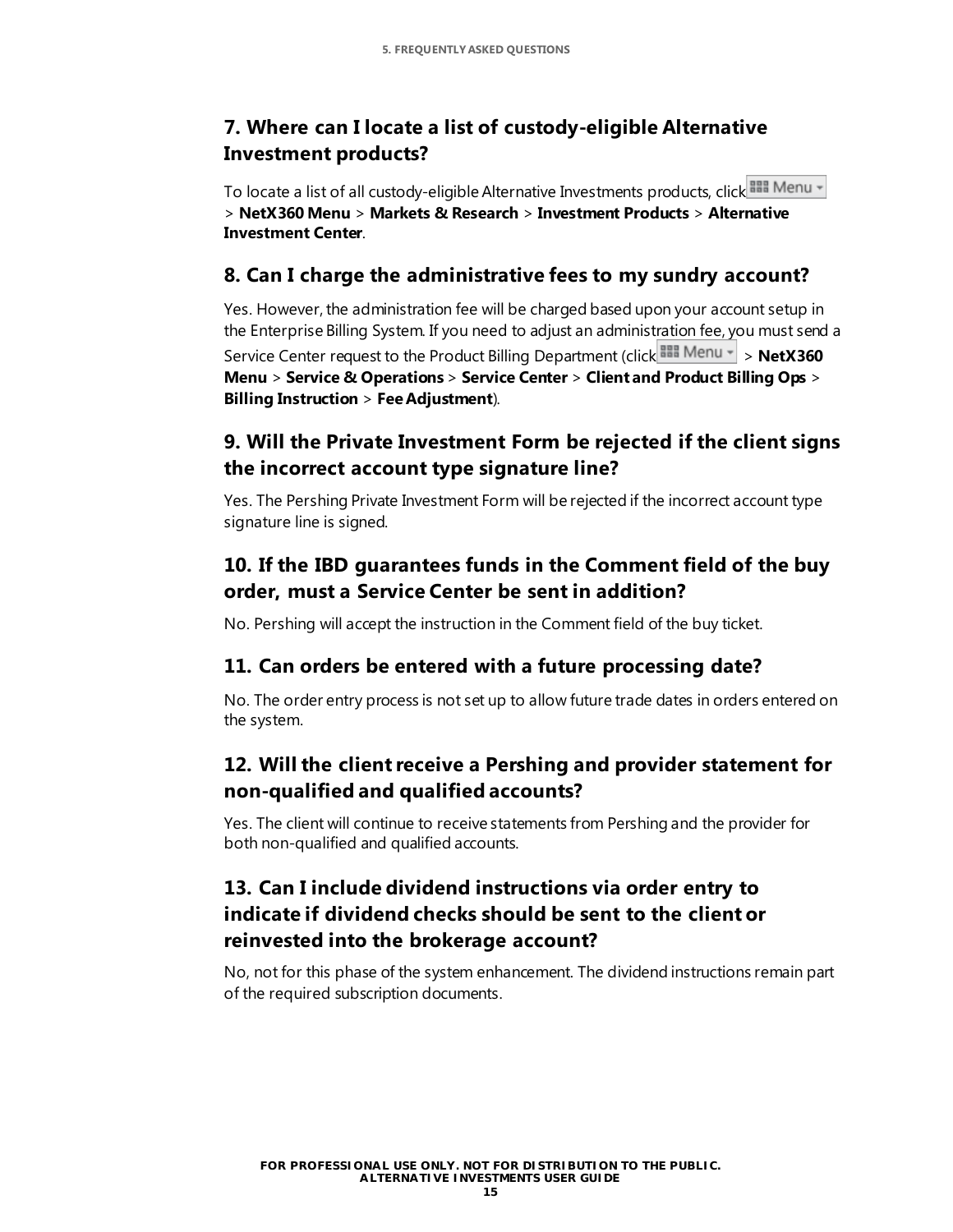### **14. Is there a way to display broker-dealer only approved products within the order entry search feature?**

No. There is currently no way to display broker-dealer only approved products within the order entry search feature.